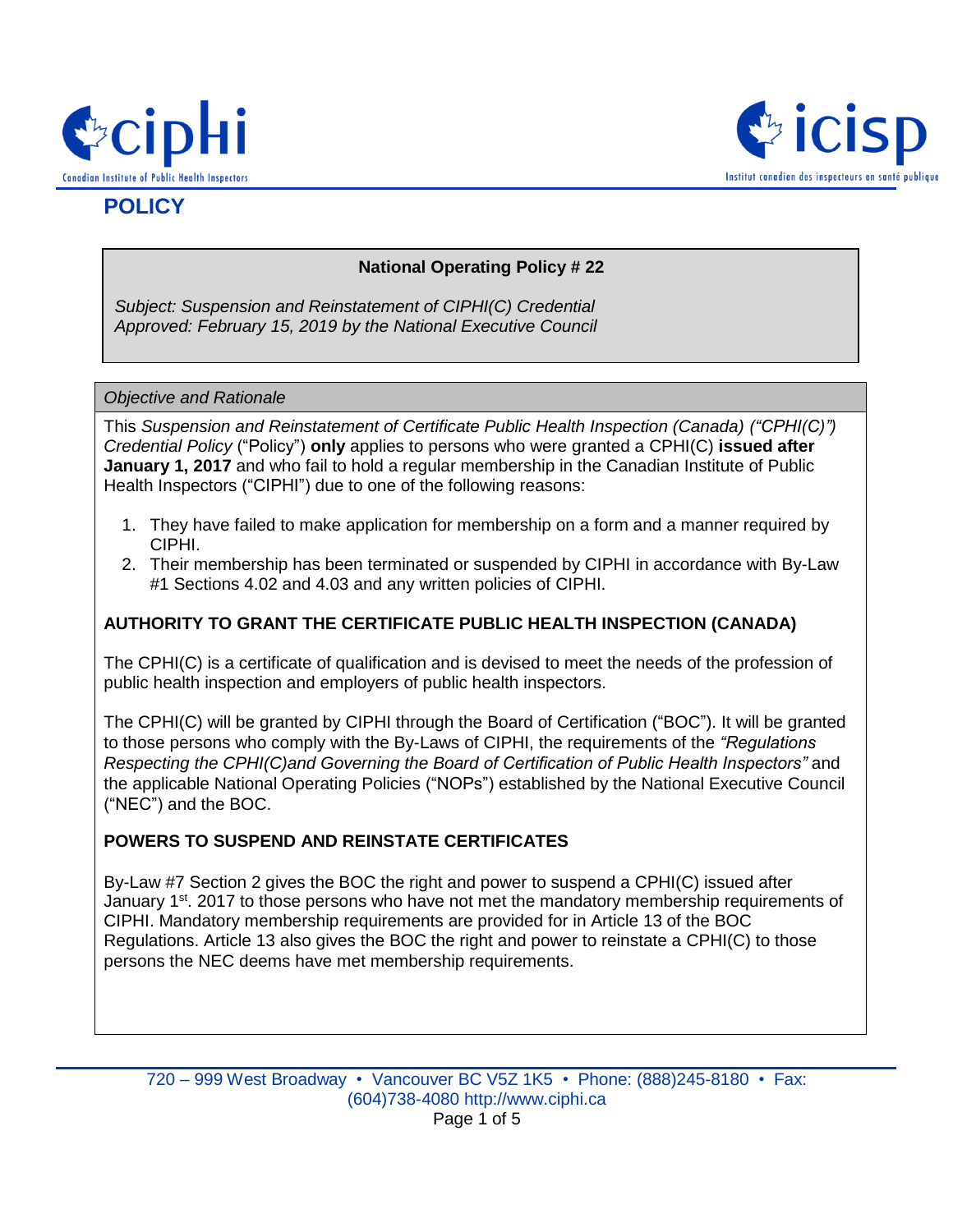### *Specific Operations*

# **Failed to Make Application for Membership**

- 1. On-going Regular Membership in CIPHI is mandatory commencing the calendar year following the year CPHI(C) was issued (e.g. CPHI(C) issued in April or October 2018 – regular membership commences January 2019)
- 2. The CIPHI Office will crosscheck the membership status of all CPHI(C) holders subject to mandatory membership (anyone certified on or after January 1, 2017) on April 1st of each membership year.
- 3. The CIPHI Office will generate a list of all CPHI(C) holders subject to mandatory membership who neglected to submit an application membership for the year and forward to the BOC and NEC.
- 4. The BOC and NEC will then review the list, and the Chair of the BOC will advise the CIPHI Office of CPHI(C) holders whose CPHI(C) should be suspended.
- 5. Upon receipt of approval from the BOC Chair, the CIPHI Office will generate and courier the CPHI(C) holders affected, a letter notifying them of their CPHI(C) suspension. (See Attachment # 2)
- 6. The suspended CPHI(C) holder may appeal the suspension of their CPHI(C) on the basis that that they in fact do hold a valid membership in CIPHI and can produce evidence to support this. The appeal should be sent in writing to the CIPHI Office.
- 7. A CPHI(C) will remain under suspension until such time fulfillment of this membership requirement is met.
- 8. When a suspended CPHI(C) holder renews their membership and wishes to have their CPHI(C) reinstated it is their responsibility to make this request in writing to the CIPHI Office.
- 9. Upon confirmation of membership renewal, the CIPHI Office with generate and send a letter of reinstatement to the BOC Chair for approval.
- 10. Upon approval from the BOC Chair, the CIPHI Office will then send this letter to the suspended CPHI(C) holder, confirming their CPHI(C) reinstatement. (See Attachment #4)
- 11. Upon the next quarterly update, the suspended CPHI(C) holder receiving their CPHI(C) reinstatement will be added to the public membership list on the CIPHI.ca website.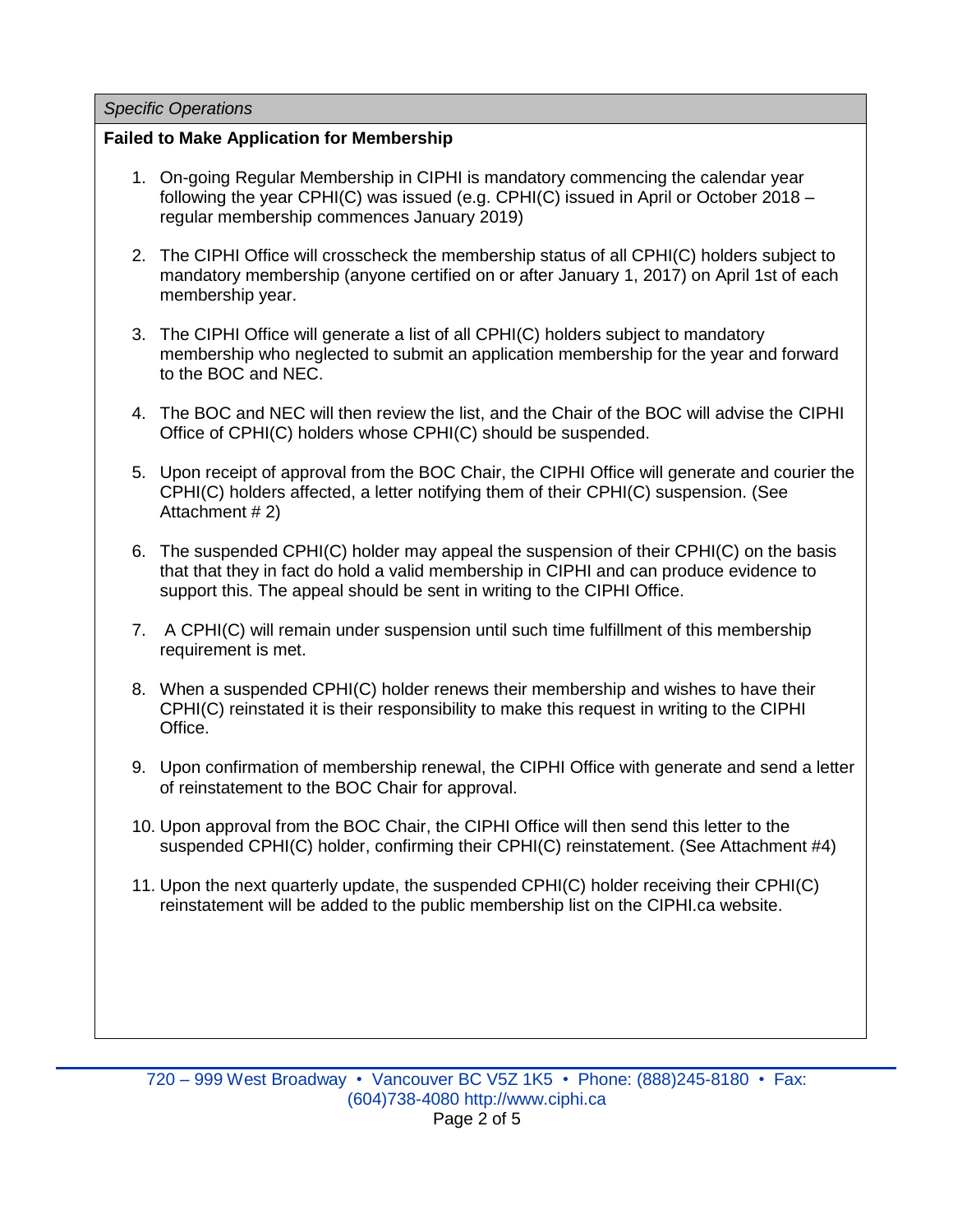# **Membership Terminated**

- 1. The NEC provides the CIPHI Office with the names of CPHI(C) holders subject to mandatory membership whose membership has been terminated or who have been expelled or suspended from holding a membership in CIPHI.
- 2. Upon receipt of these names the CIPHI Office will determine if the CPHI(C) holder is subject to mandatory membership (anyone certified on or after January 1, 2017)
- 3. The CIPHI Office will provide the BOC with the names of CPHI(C) holders whose CPHI(C)s are subject to suspension.
- 4. The BOC will request the CIPHI Office generate and courier the CPHI(C) holders, a letter notifying them of their CPHI(C) suspension. (See Attachment #3)
- 5. A suspended CPHI(C) holder may appeal the suspension of their CPHI(C) on the basis that they have not been terminated, expelled or suspended from holding membership in CIPHI and can produce evidence to support this. The appeal should be sent in writing to the CIPHI Office.
- 6. When a suspended CPHI(C) holder has their membership termination or suspension lifted it is their responsibility to submit a membership application to the CIPHI Office and request in writing that their CPHI(C) be reinstated.
- 7. Upon confirmation of membership renewal, the CIPHI Office will generate and send a letter of reinstatement to the BOC Chair.
- 8. Upon approval from the BOC Chair, the CIPHI Office will then send this letter to the suspended CPHI(C) holder, confirming their CPHI(C) reinstatement. (See Attachment #4)
- 9. Upon the next quarterly update, the suspended CPHI(C) holder receiving their CPHI(C) reinstatement will be added to the public membership list on the CIPHI.ca website.
- 10. A CPHI(C) remains suspended until such time as membership has been reinstated.

# *Accountability*

The National Executive Council and Board of Certification are responsible for the application of this policy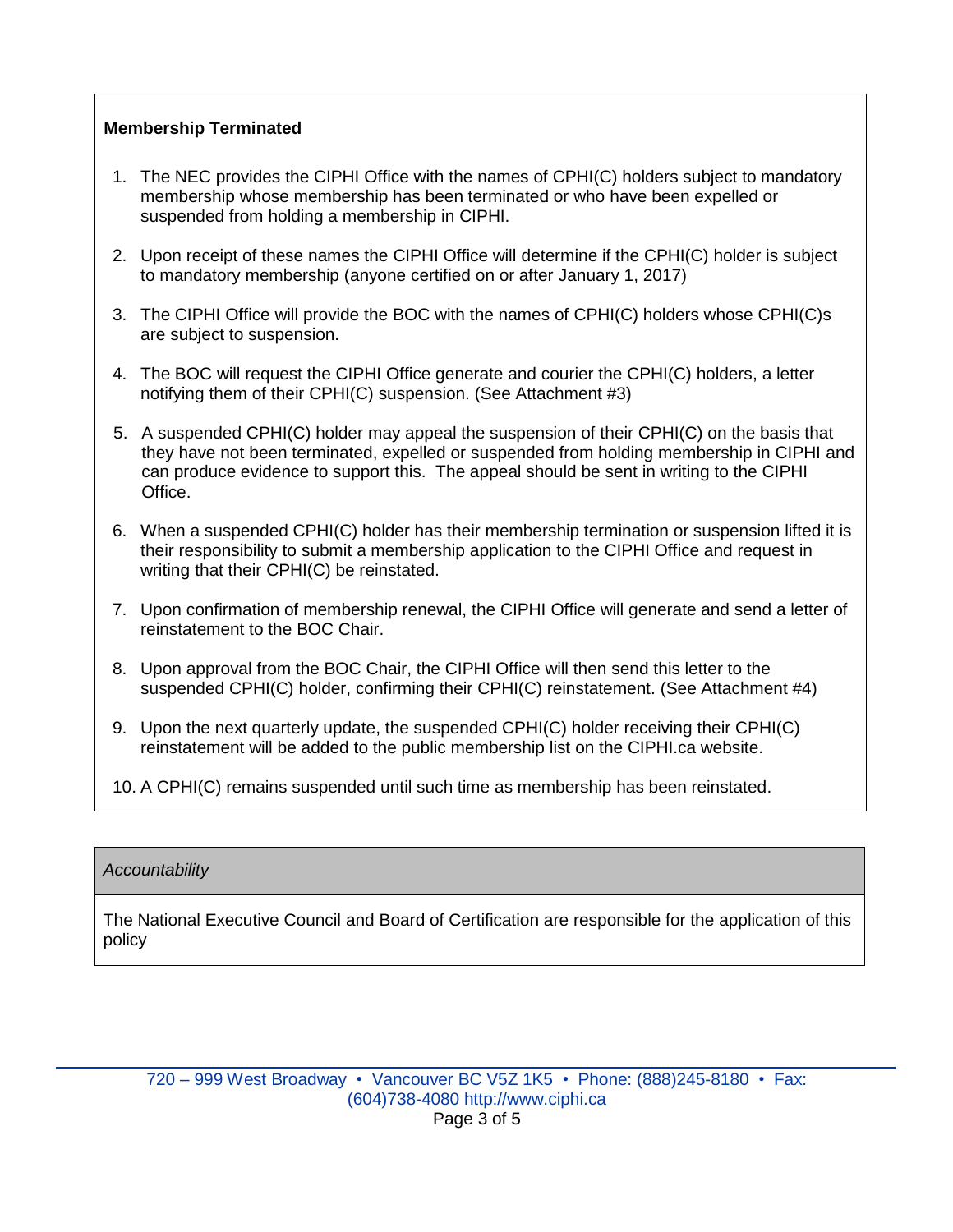*Supporting Documents*

NOP # 23 – Professional Development Hours – Progressive Compliance Cycle NOP # 25 – Termination and Reinstatement of Membership - Maintaining Professional Development Hours

*Attachments / Appendices*

Attachment # 1: Flowchart Maintaining a Certificate in Public Health Inspection (Canada): [page 5](#page-4-0)

Attachments # 2 - 4: CIPHI Business Forms

*Document Change History*